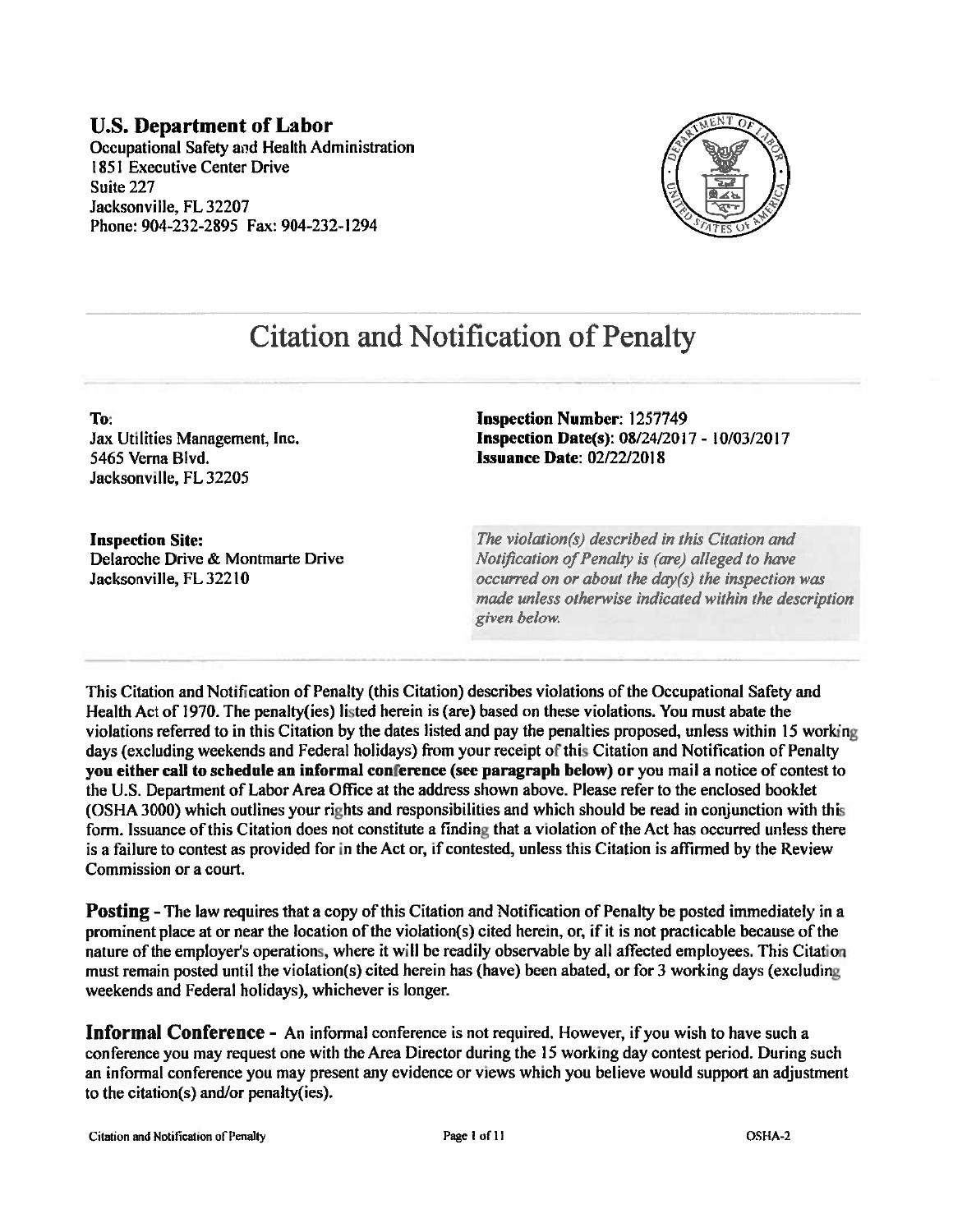If you are considering a request for an informal conference to discuss any issues related to this Citation and Notification of Penalty, you must take care to schedule it early enough to allow time to contest after the informal conference, should you decide to do so. Please keep in mind that a written letter of intent to contest must be submitted to the Area Director within 15 working days of your receipt of this Citation. The running of this contest period is not interrupted by an informal conference.

If you decide to request an informal conference, please complete, remove and post the Notice to Employees next to this Citation and Notification of Penalty as soon as the time, date, and place of the informal conference have been determined. Be sure to bring to the conference any and all supporting documentation of existing conditions as well as any abatement steps taken thus far. If conditions warrant, we can enter into an informal settlement agreemen<sup>t</sup> which amicably resolves this matter without litigation or contest.

Right to Contest — You have the right to contest this Citation and Notification of Penalty. You may contest all citation items or only individual items. You nay also contest propose<sup>d</sup> penalties and/or abatement dates without contesting the underlying violations. Unless you inform the Area Director in writing that you intend to contest the citation(s) and/or propose<sup>d</sup> penalty(ies) within <sup>15</sup> working days after receipt, the citation(s) and the propose<sup>d</sup> penalty(ies) will become <sup>a</sup> final order of the Occupational Safety and Health Review Commission and may not be reviewed by any court or agency.

Penalty Payment — Penalties are due within <sup>15</sup> working days of receipt of this notification unless contested. (See the enclosed booklet and the additional information provided related to the Debt Collection Act of 1982.) Make your check or money order payable to "DOL-OSHA". Please indicate the Inspection Number on the remittance. You can also make your payment electronically on www.pay.gov. On the left side of the pay.gov homepage, you will see an option to Search Public Forms. Type "OSHA" and click Go. From the results, click on OSHA Penalty Payment Form. The direct link is:

#### https://www.pay.gov/paygov/forms/formInstance.html?agencyFormId=53090334.

You will be required to enter your inspection number when making the payment. Payments can be made by credit card or Automated Clearing House (ACH) using your banking information. Payments of \$25,000 or more require a Transaction ID, and also must be paid using ACH. If you require a Transaction ID, please contact the OSHA Debt Collection Team at (202) 693-2170.

OSHA does not agree to any restrictions or conditions or endorsements put on any check, money order, or electronic payment for less than the full amount due, and will process the payments as if these restrictions or conditions do not exist.

Notification of Corrective Action — For each violation which you do not contest, you must provide abatement certification to the Area Director of the OSHA office issuing the citation and identified above. This abatement certification is to be provided by letter within 10 calendar days after each abatement date. Abatement certification includes the date and method of abatement. If the citation indicates that the violation was corrected during the inspection, no abatement certification is required for that item. The abatement certification letter must be posted at the location where the violation appeared and the corrective action took place or employees must otherwise be effectively informed about abatement activities. A sample abatement certification letter is enclosed with this Citation. In addition, where the citation indicates that *abatement documentation* is necessary, evidence of the purchase or repair of equipment, photographs or video, receipts, training records, etc., verifying that abatement has occurred is required to be provided to the Area Director.

Employer Discrimination Unlawful - The law prohibits discrimination by an employer against an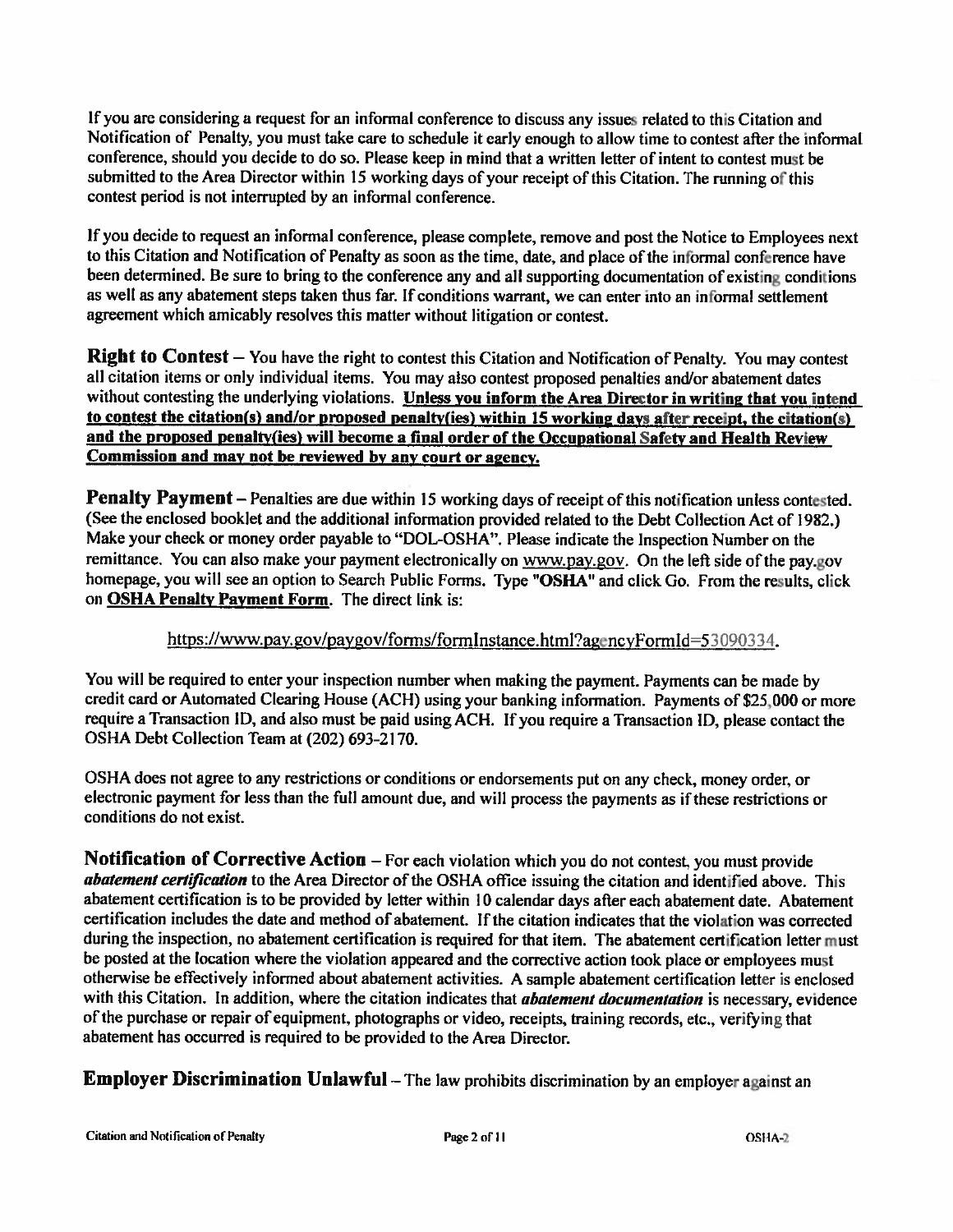employee for filing a complaint or for exercising any rights under this Act. An employee who believes that he/she has been discriminated against may file a complaint no later than 30 days after the discrimination occurred with the U.S. Department of Labor Area Office at the address shown above.

**Employer Rights and Responsibilities** – The enclosed booklet (OSHA 3000) outlines additional employer rights and responsibilities and should be read in conjunction with this notification.

**Notice to Employees** – The law gives an employee or his/her representative the opportunity to object to any abatement date set for a violation if he/she believes the date to be unreasonable. The contest must be mailed to the U.S. Department of Labor Area Office at the address shown above and postmarked within 15 working days (excluding weekends and Federal holidays) of the receipt by the employer of this Citation and Notification of Penalty.

**Inspection Activity Data** – You should be aware that OSHA publishes information on its inspection and citation activity on the Internet under the provisions of the Electronic Freedom of Information Act. The information related to these alleged violations will be posted when our system indicates that you have received this citation. You are encouraged to review the information concerning your establishment at www.osha.gov. If you have any dispute with the accuracy of the information displayed, please contact this office.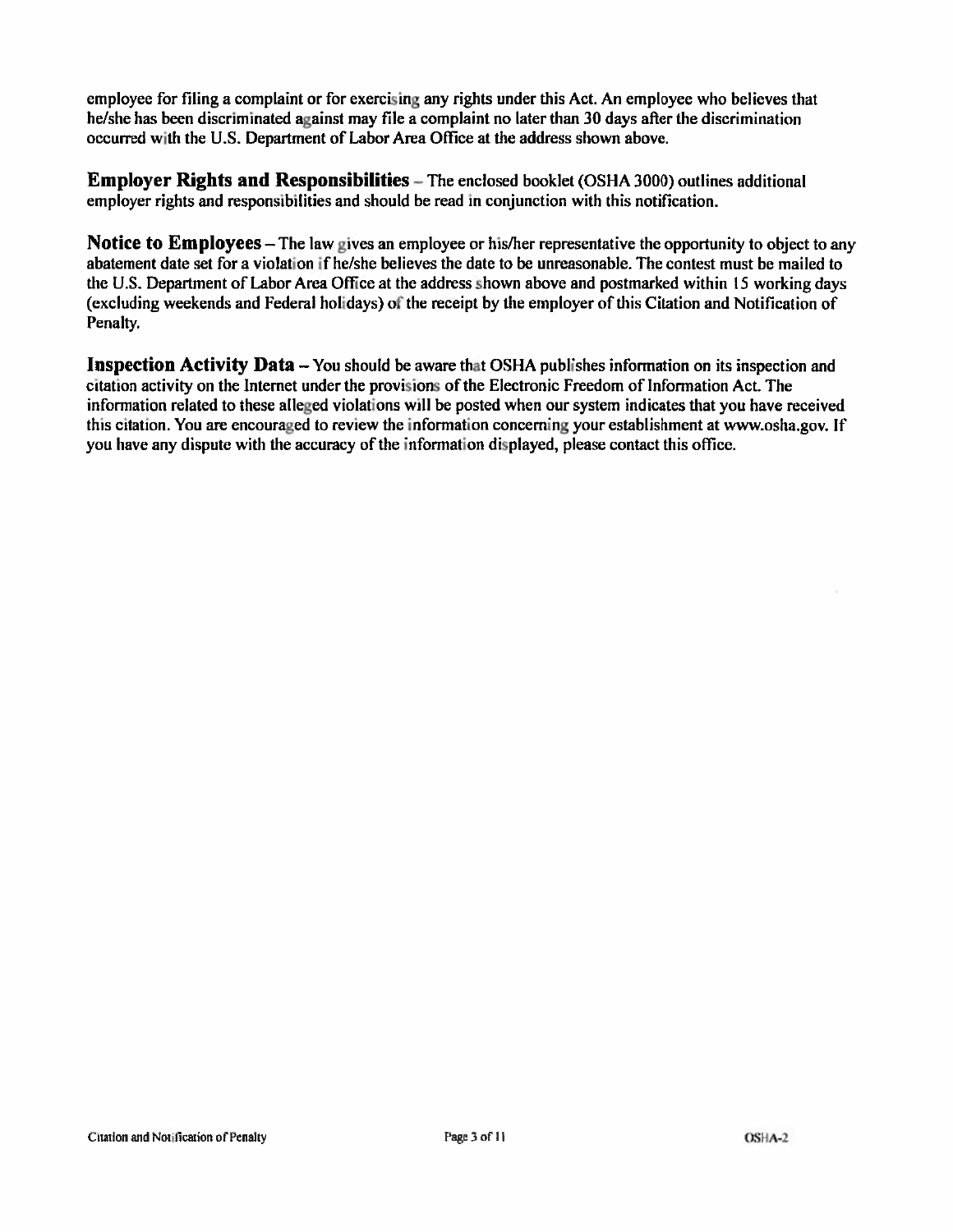

# NOTICE TO EMPLOYEES OF INFORMAL CONFERENCE

An informal conference has been scheduled with OSHA to discuss the citation(s) issued on

02/22/2018. The conference will be held by telephone or at the OSHA office located at 1851

Executive Center Drive, Suite 227, Jacksonville, FL 32207 on at

. Employees and/or representatives of employees have a right to attend an

informal conference.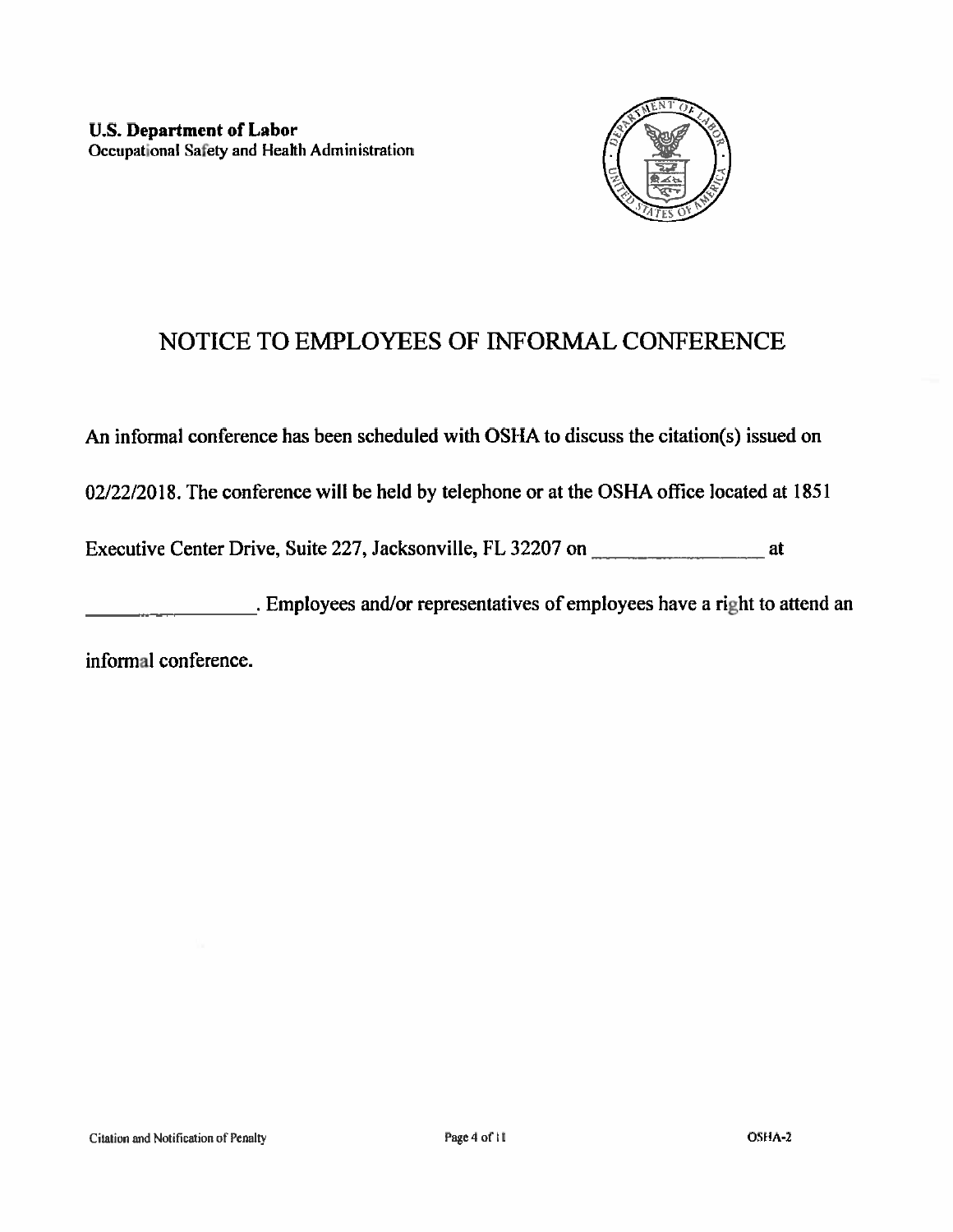#### **CERTIFICATION OF CORRECTIVE ACTION WORKSHEET**

|                                                                                                                                                                                                                                                                                                      | <b>Inspection Number: 1257749</b>                                                                                    |
|------------------------------------------------------------------------------------------------------------------------------------------------------------------------------------------------------------------------------------------------------------------------------------------------------|----------------------------------------------------------------------------------------------------------------------|
| Company Name: Jax Utilities Management, Inc.<br>Inspection Site: Delaroche Drive & Montmarte Drive, Jacksonville, FL 32210<br><b>Issuance Date: 02/22/2018</b>                                                                                                                                       |                                                                                                                      |
| List the specific method of correction for each item on this citation in this package that does not read "Corrected<br>During Inspection" and return to: U.S. Department of Labor - Occupational Safety and Health<br>Administration, 1851 Executive Center Drive, Suite 227, Jacksonville, FL 32207 |                                                                                                                      |
| Citation Number and Item Number was corrected on _______________________________                                                                                                                                                                                                                     |                                                                                                                      |
|                                                                                                                                                                                                                                                                                                      | The Constitution of the Constitution of the Constitution of the Constitution of the Constitution of the Constitution |
|                                                                                                                                                                                                                                                                                                      | and the contract of the contract of the contract of the contract of the contract of the contract of                  |
| Citation Number en and Item Number was corrected on<br>By (Method of Abatement): expression and the contract of the set of the set of the set of the set of the set of the set of the set of the set of the set of the set of the set of the set of the set of the set of the set of                 | <u> 1980 - Jan James James James James James James James James James James James James James James James James J</u> |
|                                                                                                                                                                                                                                                                                                      |                                                                                                                      |
|                                                                                                                                                                                                                                                                                                      |                                                                                                                      |

I certify that the information contained in this document is accurate and that the affected employees and their representatives have been informed of the abatement.

| Signature             | Date  |
|-----------------------|-------|
| Typed or Printed Name | Title |

NOTE: 29 USC 666(g) whoever knowingly makes any false statements, representation or certification in any application, record, plan or other documents filed or required to be maintained pursuant to the Act shall, upon conviction, be punished by a fine of not more than \$10,000 or by imprisonment of not more than 6 months or both.

POSTING: A copy of completed Corrective Action Worksheet should be posted for employee review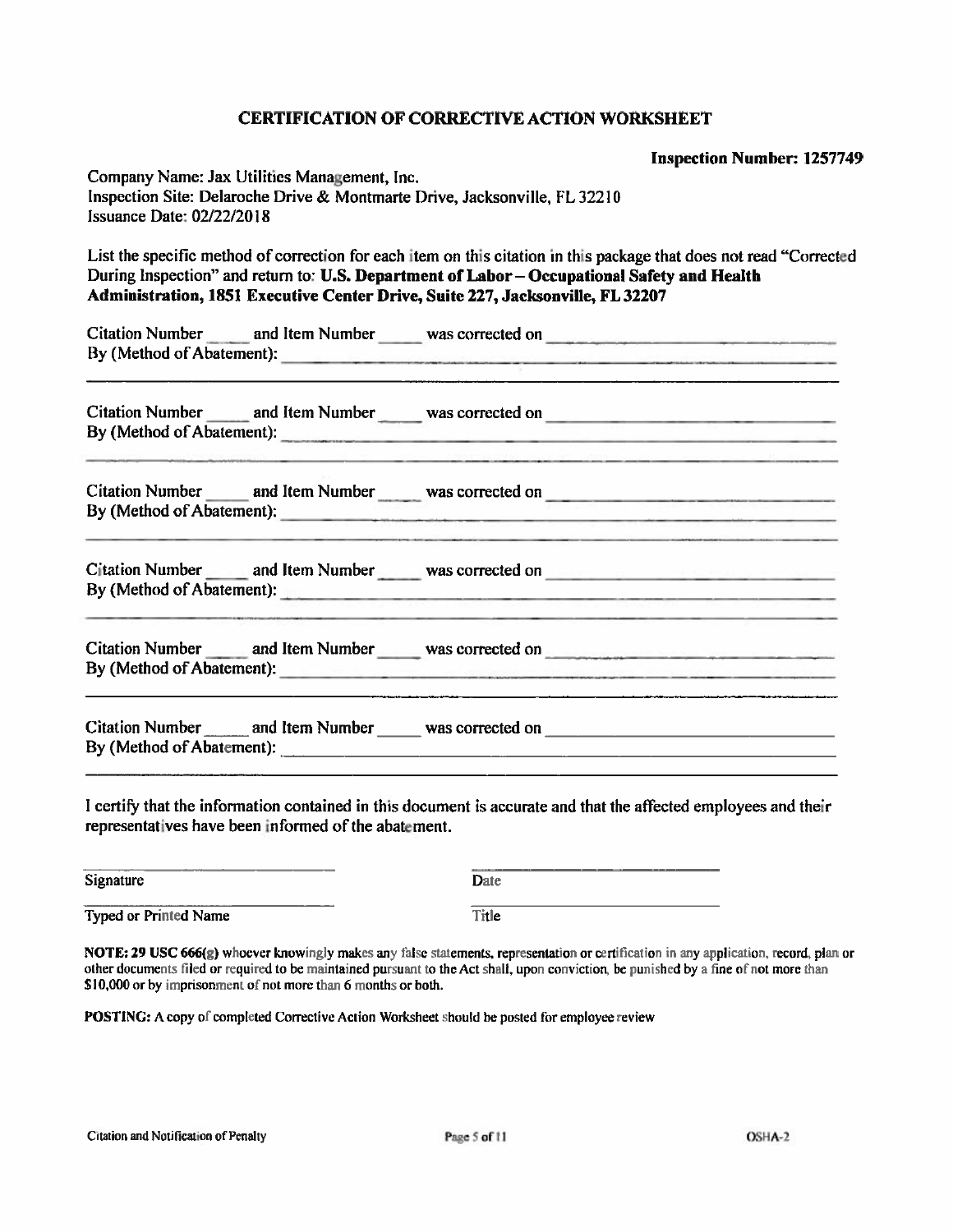**U.S. Department of Labor** Occupational Safety and Health Administration Inspection Date(s): 08/24/2017 - 10/03/2017

**Inspection Number: 1257749 Issuance Date: 02/22/2018** 



#### **Citation and Notification of Penalty**

Company Name: Jax Utilities Management, Inc. Inspection Site: Delaroche Drive & Montmarte Drive, Jacksonville, FL 32210

Citation 1 Item 1 Type of Violation: Serious

29 CFR 1926.651(h)(1): Employees were working in excavations in which there was accumulated water, or excavations in which water was accumulating, and adequate precautions had not been taken to protect employees against the hazards posed by water accumulation:

a. On or about August 22, 2017, in a 10 foot deep excavation, employees were not adequately protected by the hazards from the accumulation of water, exposing them to a cave in hazard.

Date By Which Violation Must be Abated: **Proposed Penalty:** 

**Corrected During Inspection** \$12934.00

See pages 1 through 4 of this Citation and Notification of Penalty for information on employer and employee rights and responsibilities.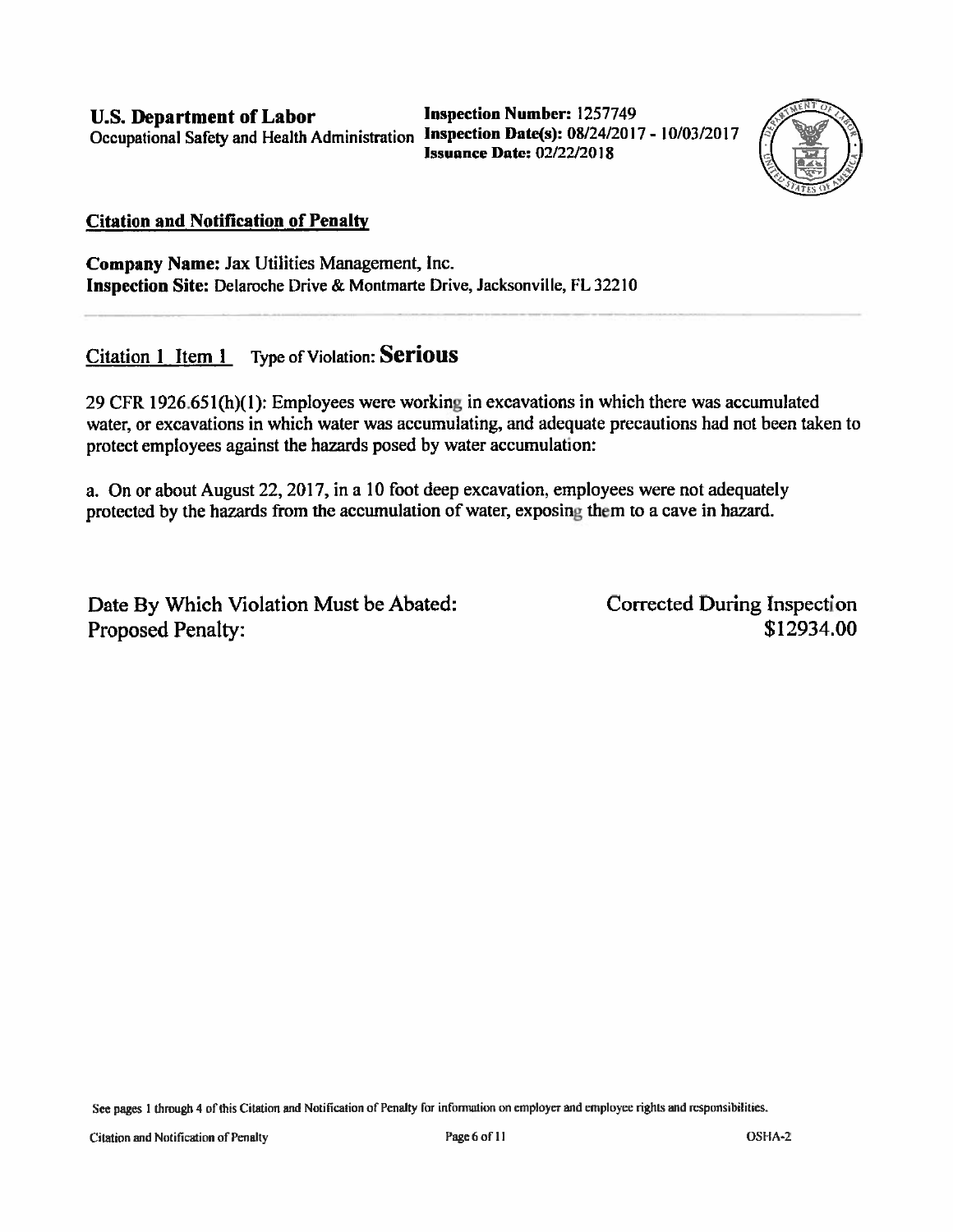U.S. Department of Labor **Inspection Number: 1257749** Occupational Safety and Health Administration Inspection Date(s): 08/24/2017 - 10/03/2017  $\beta$ 

Issuance Date: 02/22/2018



#### Citation and Notification of Penalty

Company Name: Jax Utilities Management, Inc. Inspection Site: Delaroche Drive & Montmarte Drive, Jacksonville, FL 32210

Citation 2 Item  $1$  Type of Violation: Willful

29 CFR 1926.651(i)(3): Sidewalks, pavements, or appurtenant structures are undermined and a support system or another method is not provided to protect employees from the possible collapse of such structures:

a. Fmplovees working in an approximately 10 thot deep excavation are not protected from structural failure of the overhead pavement by the use of a support system or other method.

The employer fails to assure effective protections against structural failures as required by the standard, as demonstrated on August 22. 2017, when employees are working under the pavemen<sup>t</sup> that is undermined without <sup>a</sup> suppor<sup>t</sup> system or other methods, exposing employees to <sup>a</sup> crush hazard.

Jax Utilities Management, Inc. was previously cited for a violation of this occupational safety and health standard  $1926.651(i)(3)$ , which was contained in OSHA inspection number 940569, citation number 1, item number 4, and was affirmed as a final order on November 18, 2013, with respect to a workplace located at 3815 Miruelo Circle North, Jacksonville. FL. 32257.

To abate this violation, the employer must ensure that all employees not work where the pavement has been undermined or provide a support system.

Pursuant to 29 CFR 1903.19, the employer must submit documents describing the steps it is taking to ensure compliance, including an explanation of how these steps protect its employees from crush hazards.

### ABATEMENT DOCUMENTATION REQUIRED FOR THIS ITEM

Date By Which Violation Must be Abated: 03/20/2018 Proposed Penalty:  $$129336.00$ 

See pages 1 through 4 of this Citation and Notification of Penalty for information on employer and employee rights and responsibilities.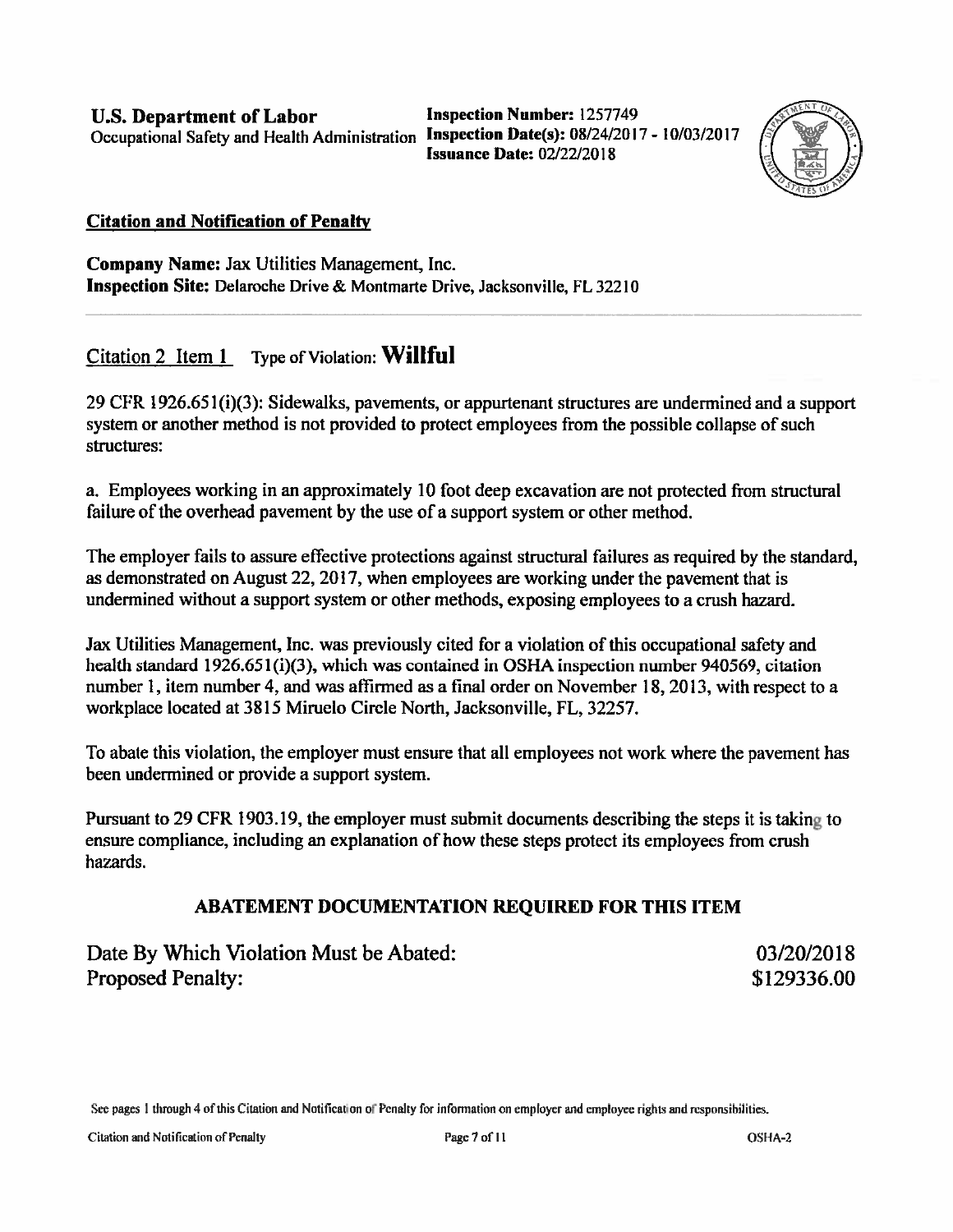U.S. Department of Labor Inspection Number: 1257749 Occupational Safety and Health Administration Inspection Date(s): 08/24/2017 - 10/03/2017

Issuance Date: 02/22/20 18



#### Citation and Notification of Penalty

Company Name: Jax Utilities Management, Inc. Inspection Site: Delaroche Drive & Montmarte Drive, Jacksonville, FL 32210

Citation 2 Item 2 Type of Violation: Willful

29 CFR 1926.652(a)(1): Each employee in an excavation is not protected from cave-ins by an adequate protective system designed in accordance with paragraph (h) or (c) of this section:

a. Employees working in an approximately 10 foot deep excavation are not protected from cave-in from walls by the use of a protective system.

The employer fails to assure effective protections against cave-ins as required by the standard, as demonstrated on August 22, 2017, when a male employee is buried by a side wall cave-in, while working in a 10 foot deep excavation.

Jax Utilities Management, Inc. was previously cited br <sup>a</sup> violation of this occupational safety and health standard 1926.652(a)(1), which was contained in OSHA inspection number 940569, citation number 1, item number 4, and was affirmed as a final order on November 18, 2013, with respect to a workplace located at 3815 Miruelo Circle North, Jacksonville, FL, 32257.

Jax Utilities Management, Inc. was previously cited for <sup>a</sup> violation of this occupational safety and health standard 1926.652(a)(1), which was contained in OSFIA inspection number 449793, citation number 1, item number 3, and was affirmed as a final order on July 17, 2012, with respect to a workplace located at 3881 Carmichael Avenue, Jacksonville, FL, 32207.

To abate this violation, the employer must ensure that all employees have appropriate cave-in protection when an employee works in an excavation capable of caving in.

Pursuant to 29 CFR 1903.19. the employer must submit documents describing the steps it is taking to ensure compliance, including an explanation of how these steps protect its employees from cave-in hazards.

### ABATEMENT DOCUMENTATION REQUIRED FOR THIS ITEM

Date By Which Violation Must be Abated: 03/20/2018 Proposed Penalty: \$129336.00

See pages I through 4 of this Citation and Notification of Penalty for information on employer and employee rights and responsibilities.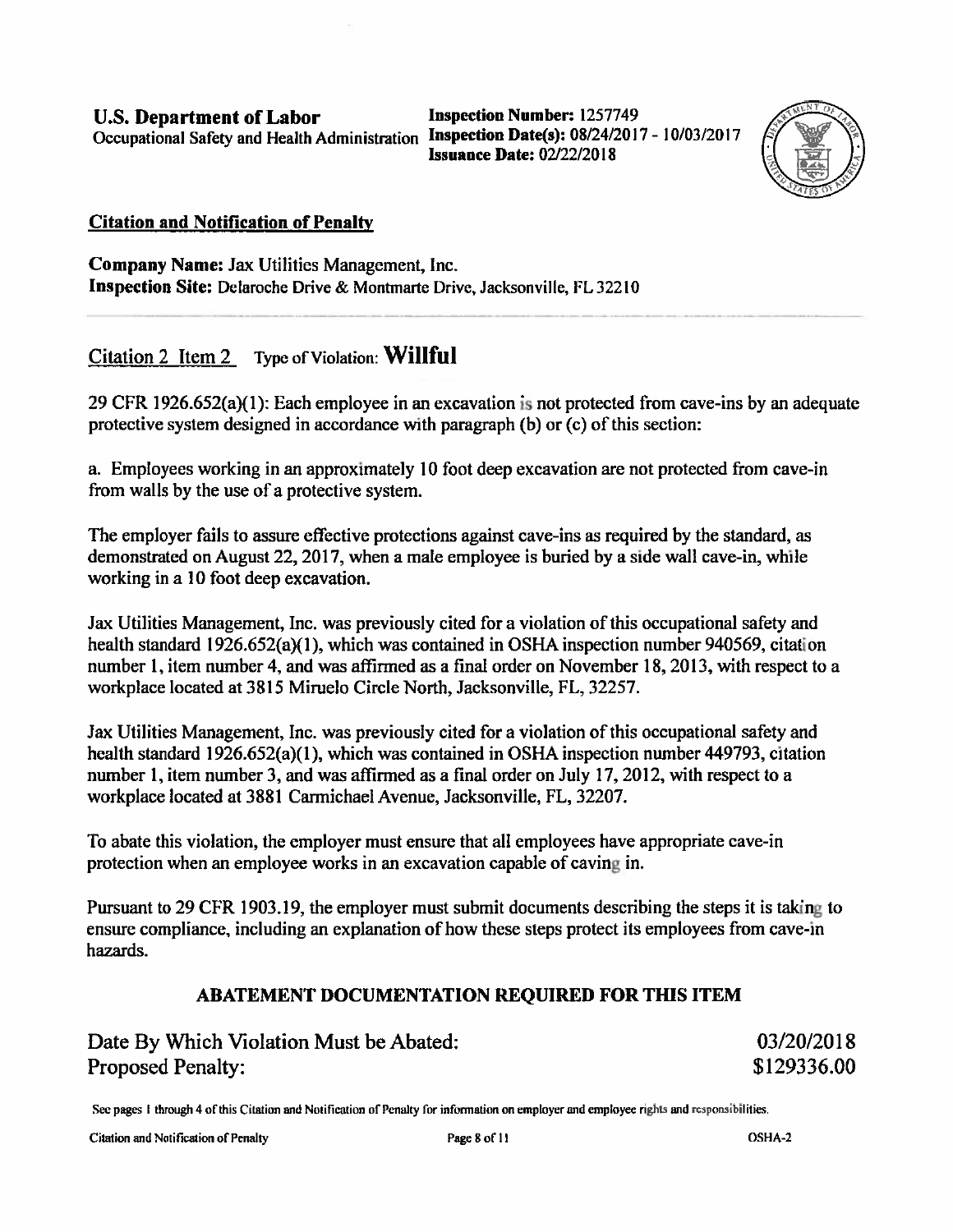**U.S. Department of Labor** Occupational Safety and Health Administration Inspection Date(s): 08/24/2017 - 10/03/2017

**Inspection Number: 1257749 Issuance Date: 02/22/2018** 



#### **Citation and Notification of Penalty**

Company Name: Jax Utilities Management, Inc. Inspection Site: Delaroche Drive & Montmarte Drive, Jacksonville, FL 32210

**Brian J. Sturtecky** Area Director

See pages 1 through 4 of this Citation and Notification of Penalty for information on employer and employee rights and responsibilities.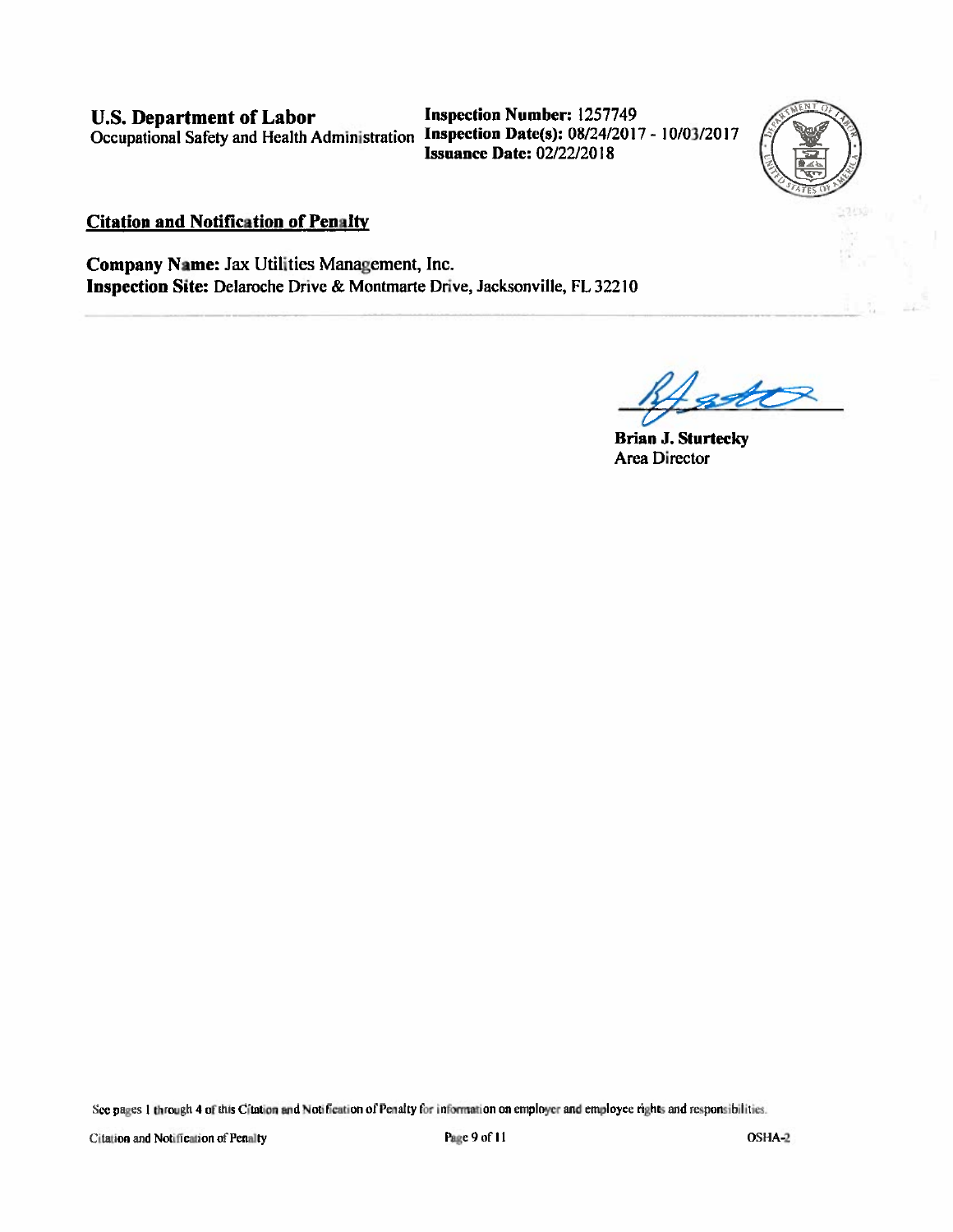**U.S. Department of Labor** Occupational Safety and Health Administration 1851 Executive Center Drive Suite 227 Jacksonville, FL 32207 Phone: 904-232-2895 Fax: 904-232-1294



## **INVOICE**/ **DEBT COLLECTION NOTICE**

| <b>Company Name:</b>    | <b>Jax Utilities Management, Inc.</b>                     |
|-------------------------|-----------------------------------------------------------|
| <b>Inspection Site:</b> | Delaroche Drive & Montmarte Drive, Jacksonville, FL 32210 |
| <b>Issuance Date:</b>   | 02/22/2018                                                |

| <b>Summary of Penalties for Inspection Number</b> | 1257749     |
|---------------------------------------------------|-------------|
| <b>Citation 1, Serious</b>                        | \$12934.00  |
| <b>Citation 2, Willful</b>                        | \$258672.00 |
| <b>TOTAL PROPOSED PENALTIES</b>                   | \$271606.00 |

To avoid additional charges, please remit payment promptly to this Area Office for the total amount of the uncontested penalties summarized above. Make your check or money order payable to: "DOL-OSHA". Please indicate OSHA's Inspection Number (indicated above) on the remittance. You can also make your payment electronically on www.pay.gov. On the left side of the pay.gov homepage, you will see an option to Search Public Forms. Type "OSHA" and click Go. From the results, click on OSHA Penalty Payment Form. The direct link is https://www.pay.gov/paygov/forms/formInstance.html?agencyFormId=53090334. You will be required to enter your inspection number when making the payment. Payments can be made by credit card or Automated Clearing House (ACH) using your banking information. Payments of \$25,000 or more require a Transaction ID, and also must be paid using ACH. If you require a Transaction ID, please contact the OSHA Debt Collection Team at (202) 693-2170.

OSHA does not agree to any restrictions or conditions or endorsements put on any check, money order, or electronic payment for less than the full amount due, and will cash the check or money order as if these restrictions or conditions do not exist.

If a personal check is issued, it will be converted into an electronic fund transfer (EFT). This means that our bank will copy your check and use the account information on it to electronically debit your account for the amount of the check. The debit from your account will then usually occur within 24 hours and will be shown on your regular account statement. You will not receive your original check back. The bank will destroy your original check, but will keep a copy of it. If the EFT cannot be completed because of insufficient funds or closed